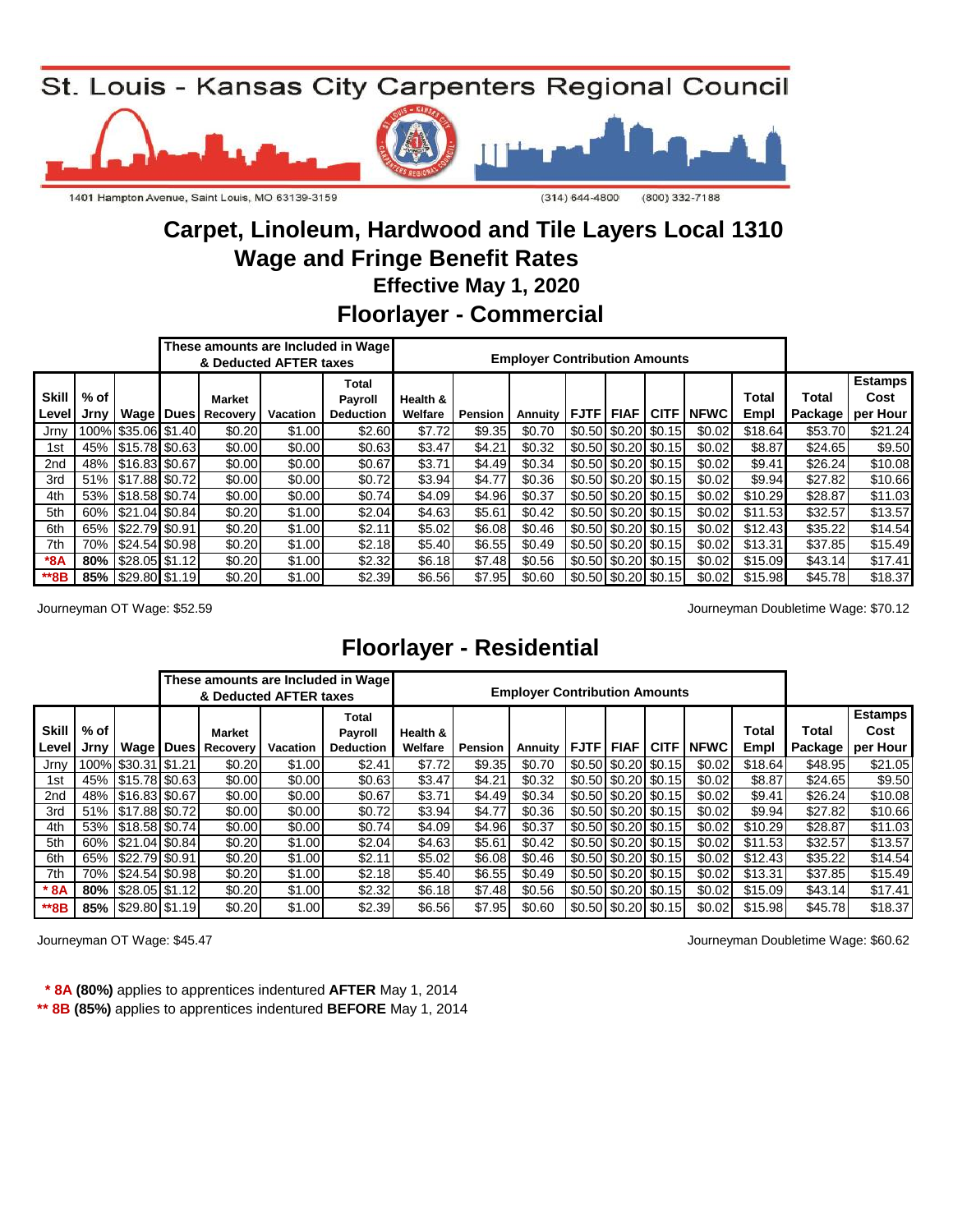

### **Wage and Fringe Benefit Rates Carpet, Linoleum, Hardwood and Tile Layers Local 1310 Effective May 1, 2020**

**Floorlayer Retail Replacement** 

|                | These amounts are Included in<br>Wage & Deducted AFTER taxes |        |                    |          |         | <b>Employer Contribution Amounts</b> |             |             |             |                |                            |         |
|----------------|--------------------------------------------------------------|--------|--------------------|----------|---------|--------------------------------------|-------------|-------------|-------------|----------------|----------------------------|---------|
|                |                                                              |        | Total              |          |         | <b>Estamps</b>                       |             |             |             |                |                            |         |
|                | Market                                                       |        | Pavroll            | Health & |         |                                      |             |             |             | Total          | <b>Total</b>               | Cost    |
|                | Wage   Dues   Recovery   Vacation                            |        | <b>Deduction</b> I | Welfare  | Pension | <b>Annuity</b>                       | <b>FJTF</b> | <b>FIAF</b> | <b>CITF</b> |                | NFWC Empl Package per Hour |         |
| \$27.28 \$1.09 | \$0.10                                                       | \$1.00 | \$2.19             | \$7.72   | \$9.35  | \$0.70                               | \$0.50      | \$0.20      | \$0.15      | \$0.02 \$18.64 | \$45.92                    | \$20.83 |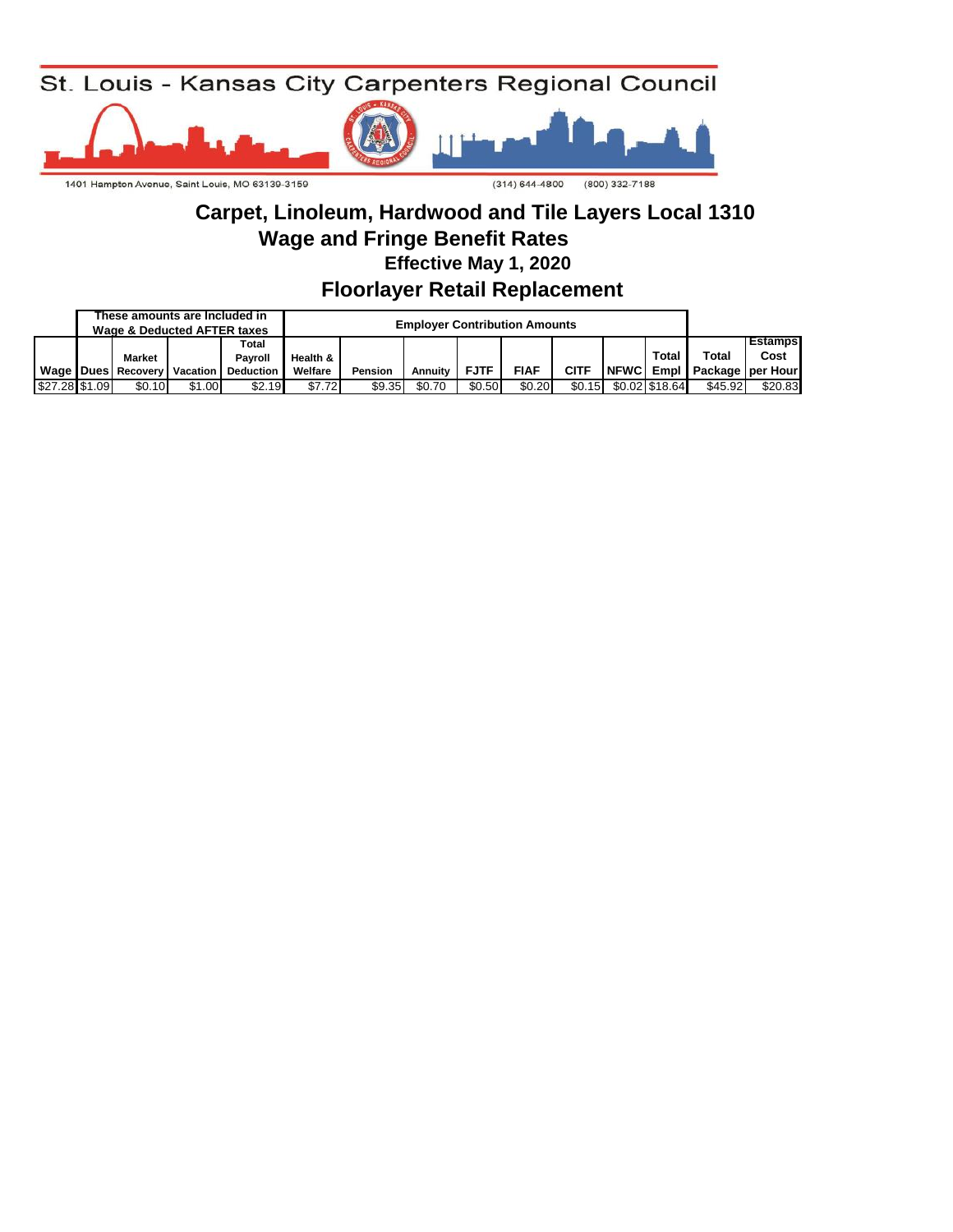

### **Carpet, Linoleum, Hardwood and Tile Layers Local 1310 Wage & Fringe Benefit Rates**

 **Effective May 1, 2020**

## **Southern Illinois Area A - Commercial**

|                              |              |                  |                                                                                                                   | & Deducted AFTER taxes |        | These amounts are Included in Wage |                     |         | <b>Employer Contribution Amounts</b> |                                           |             |                      |                 |          |                                              |
|------------------------------|--------------|------------------|-------------------------------------------------------------------------------------------------------------------|------------------------|--------|------------------------------------|---------------------|---------|--------------------------------------|-------------------------------------------|-------------|----------------------|-----------------|----------|----------------------------------------------|
| <b>Skill</b><br><b>Level</b> | % of<br>Jrny | Wage             | <b>Total</b><br><b>Market</b><br><b>Payroll</b><br><b>Dues</b><br><b>Recovery</b><br>Vacation<br><b>Deduction</b> |                        |        |                                    | Health &<br>Welfare | Pension | Annuity                              | <b>IFJTF</b>                              | <b>FIAF</b> | <b>CITF   NFWC  </b> | Total<br>Empl   | Total    | <b>Estamps</b><br>Cost<br>Package   per Hour |
| Jrny                         | 100%         | $$35.06$ $$1.40$ |                                                                                                                   | \$0.20                 | \$1.00 | \$2.60                             | \$7.72              | \$9.35  | \$0.70                               | $\left  0.50 \right  0.20$ \cdots 0.15    |             |                      | \$0.02 \$18.64  | \$53.70  | \$21.24                                      |
| 1st                          | 45%          | $$15.78$ $$0.63$ |                                                                                                                   | \$0.00                 | \$0.00 | \$0.63                             | \$3.47              | \$4.21  | \$0.32                               | $\sqrt{$0.50 \times 20}$ \$0.15           |             | \$0.02               | \$8.87          | \$24.65  | \$9.50                                       |
| 2 <sub>nd</sub>              | 48%          | \$16.83 \$0.67   |                                                                                                                   | \$0.00                 | \$0.00 | \$0.67                             | \$3.71              | \$4.49  | \$0.34                               | \$0.50 \$0.20 \$0.15                      |             | \$0.02               | \$9.41          | \$26.24  | \$10.08                                      |
| 3rd                          | 51%          | \$17.88 \$0.72   |                                                                                                                   | \$0.00                 | \$0.00 | \$0.72                             | \$3.94              | \$4.77  | \$0.36                               | $$0.50 \, \text{\$0.20} \, \text{\$0.15}$ |             | \$0.02               | \$9.94          | \$27.82  | \$10.66                                      |
| 4th                          | 53%          | $$18.58$ $$0.74$ |                                                                                                                   | \$0.00                 | \$0.00 | \$0.74                             | \$4.09              | \$4.96  | \$0.37                               | $\left  0.50 \right  0.20$ \cdots 0.15    |             |                      | \$0.02 \$10.29  | \$28.87  | \$11.03                                      |
| 5th                          | 60%          | $$21.04$ $$0.84$ |                                                                                                                   | \$0.20                 | \$1.00 | \$2.04                             | \$4.63              | \$5.61  | \$0.42                               | $\vert$ \$0.50 \ \$0.20 \ \$0.15          |             |                      | $$0.02$ \$11.53 | \$32.57  | \$13.57                                      |
| 6th                          | 65%          | \$22.79          | \$0.91                                                                                                            | \$0.20                 | \$1.00 | \$2.11                             | \$5.02              | \$6.08  | \$0.46                               | \$0.50 \$0.20 \$0.15                      |             |                      | $$0.02$ \$12.43 | \$35.22  | \$14.54                                      |
| 7th                          | 70%          | $$24.54$ $$0.98$ |                                                                                                                   | \$0.20                 | \$1.00 | \$2.18                             | \$5.40              | \$6.55  | \$0.49                               | \$0.50 \$0.20 \$0.15                      |             |                      | \$0.02 \$13.31  | \$37.85  | \$15.49                                      |
| $*8A$                        | $80\%$       | $$28.05$ $$1.12$ |                                                                                                                   | \$0.20                 | \$1.00 | \$2.32                             | \$6.18              | \$7.48  | \$0.56                               | $$0.50$ $$0.20$ $$0.15$                   |             |                      | \$0.02 \$15.09  | \$43.14] | \$17.41                                      |
| **8B                         | 85%          | $$29.80$ \\$1.19 |                                                                                                                   | \$0.20                 | \$1.00 | \$2.39                             | \$6.56              | \$7.95  | \$0.60                               | \$0.50 \$0.20 \$0.15                      |             |                      | \$0.02 \$15.98  | \$45.78  | \$18.37                                      |

Journeyman OT Wage: \$52.59

Journeyman Doubletime Wage: \$70.12

# **Southern Illinois Area A - Residential**

|                       |              |                  |        |                                       | & Deducted AFTER taxes | These amounts are Included in Wage          |                     |                | <b>Employer Contribution Amounts</b> |                              |                         |             |                      |                  |                                    |
|-----------------------|--------------|------------------|--------|---------------------------------------|------------------------|---------------------------------------------|---------------------|----------------|--------------------------------------|------------------------------|-------------------------|-------------|----------------------|------------------|------------------------------------|
| <b>Skill</b><br>Level | % of<br>Jrny | Wage             |        | <b>Market</b><br><b>Dues</b> Recovery | Vacation               | Total<br><b>Payroll</b><br><b>Deduction</b> | Health &<br>Welfare | <b>Pension</b> | Annuity   FJTF   FIAF                |                              | <b>CITE</b>             | <b>NFWC</b> | <b>Total</b><br>Empl | Total<br>Package | <b>Estamps</b><br>Cost<br>per Hour |
| Jrny                  | 100%         | $$28.05$ $$1.12$ |        | \$0.10                                | \$1.00                 | \$2.22                                      | \$7.72              | \$9.35         | \$0.70                               |                              | \$0.50 \$0.20 \$0.15    |             | \$0.02 \$18.64       | \$46.69          | \$20.86                            |
| 1st                   | 45%          | $$15.78$ $$0.63$ |        | \$0.00                                | \$0.00                 | \$0.63                                      | \$3.47              | \$4.21         | \$0.32                               |                              | $$0.50$ $$0.20$ $$0.15$ | \$0.02      | \$8.87               | \$24.65          | \$9.50                             |
| 2nd                   | 48%          | $$16.83$ $$0.67$ |        | \$0.00                                | \$0.00                 | \$0.67                                      | \$3.71              | \$4.49         | \$0.34                               |                              | \$0.50 \$0.20 \$0.15    | \$0.02      | \$9.41               | \$26.24          | \$10.08                            |
| 3rd                   | 51%          | \$17.88 \$0.72   |        | \$0.00                                | \$0.00                 | \$0.72                                      | \$3.94              | \$4.77         | \$0.36                               |                              | \$0.50 \$0.20 \$0.15    | \$0.02      | \$9.94               | \$27.82          | \$10.66                            |
| 4th                   | 53%          | $$18.58$ $$0.74$ |        | \$0.00                                | \$0.00                 | \$0.74                                      | \$4.09              | \$4.96         | \$0.37                               |                              | $$0.50$ $$0.20$ $$0.15$ |             | \$0.02 \$10.29       | \$28.87          | \$11.03                            |
| 5th                   | 60%          | $$21.04$ $$0.84$ |        | \$0.20                                | \$1.00                 | \$2.04                                      | \$4.63              | \$5.61         | \$0.42                               |                              | \$0.50 \$0.20 \$0.15    |             | \$0.02 \$11.53       | \$32.57          | \$13.57                            |
| 6th                   | 65%          | \$22.79          | \$0.91 | \$0.20                                | \$1.00                 | \$2.11                                      | \$5.02              | \$6.08         | \$0.46                               | $$0.50$ $$0.20$ $$0.15$      |                         |             | \$0.02 \$12.43       | \$35.22          | \$14.54                            |
| 7th                   | 70%          | $$24.54$ $$0.98$ |        | \$0.20                                | \$1.00                 | \$2.18                                      | \$5.40              | \$6.55         | \$0.49                               | $\vert$ \$0.50 \$0.20 \$0.15 |                         |             | \$0.02 \$13.31       | \$37.85          | \$15.49                            |
| $*8A$                 | 80%          | $$28.05$ $$1.12$ |        | \$0.20                                | \$1.00                 | \$2.32                                      | \$6.18              | \$7.48         | \$0.56                               |                              | $$0.50$ $$0.20$ $$0.15$ |             | \$0.02 \$15.09       | \$43.14]         | \$17.41                            |
| **8B                  | 85%          | $$29.80$ $$1.19$ |        | \$0.20                                | \$1.00                 | \$2.39                                      | \$6.56              | \$7.95         | \$0.60                               |                              | $$0.50$ $$0.20$ $$0.15$ |             | \$0.02 \$15.98       | \$45.78          | \$18.37                            |

Journeyman OT Wage: \$42.08 Journeyman Doubletime Wage: \$56.10

 **\* 8A (80%)** applies to apprentices indentured **AFTER** May 1 2014

**\*\* 8B (85%)** applies to apprentices indentured **BEFORE** May 1, 2014

**\*\*\*\*Apprentice wages will not increase past the Area's journeyman rates for privately funded projects.\*\*\*\***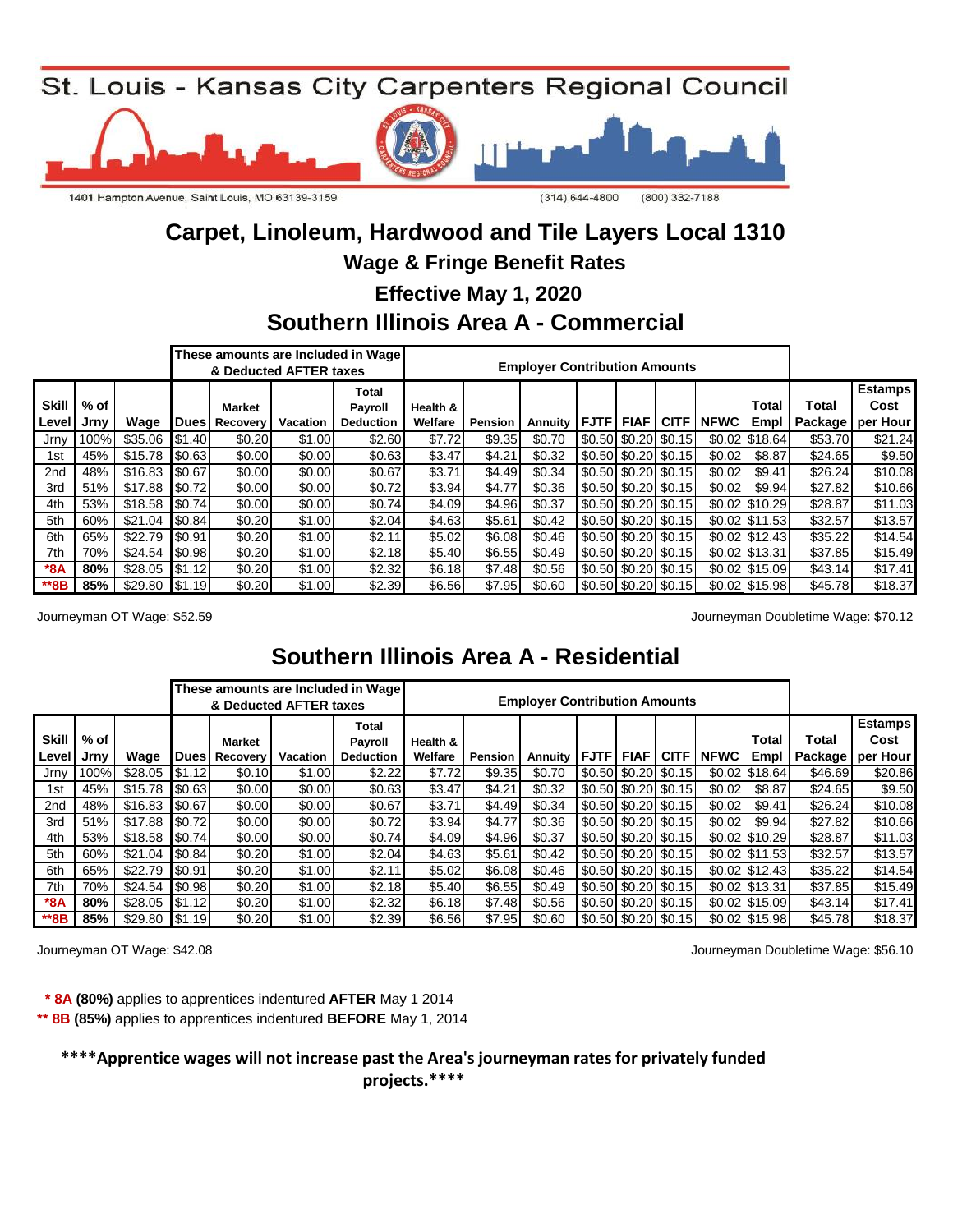

#### **Carpet, Linoleum, Hardwood and Tile Layers Local 1310**

**Wage & Fringe Benefit Rates**

 **Effective May 1, 2020**

**Southern Illinois Area B - Commercial** 

|                 |           |         |        | These amounts are Included in Wage &<br><b>Deducted AFTER taxes</b> |          |                                      |                     |         |         |             | <b>Employer Contribution Amounts</b> |             |             |               |                  |                                    |
|-----------------|-----------|---------|--------|---------------------------------------------------------------------|----------|--------------------------------------|---------------------|---------|---------|-------------|--------------------------------------|-------------|-------------|---------------|------------------|------------------------------------|
| Skill<br>Level  | % of Jrnv | Wage    | Dues   | <b>Market</b><br>Recovery                                           | Vacation | Total<br>Payroll<br><b>Deduction</b> | Health &<br>Welfare | Pension | Annuitv | <b>FJTF</b> | <b>FIAF</b>                          | <b>CITF</b> | <b>NFWC</b> | Total<br>Empl | Total<br>Package | <b>Estamps</b><br>Cost<br>per Hour |
| Jrny            | 100%      | \$28.05 | \$1.12 | \$0.10                                                              | \$1.00   | \$2.22                               | \$7.72              | \$9.35  | \$0.70  | \$0.50      | \$0.20                               | \$0.15      | \$0.02      | \$18.64       | \$46.69          | \$20.86                            |
| 1st             | 45%       | \$15.78 | \$0.63 | \$0.00                                                              | \$0.00   | \$0.63                               | \$3.47              | \$4.21  | \$0.32  | \$0.50      | \$0.20                               | \$0.15      | \$0.02      | \$8.87        | \$24.65          | \$9.50                             |
| 2 <sub>nd</sub> | 48%       | \$16.83 | \$0.67 | \$0.00                                                              | \$0.00   | \$0.67                               | \$3.71              | \$4.49  | \$0.34  | \$0.50      | \$0.20                               | \$0.15      | \$0.02      | \$9.41        | \$26.24          | \$10.08                            |
| 3rd             | 51%       | \$17.88 | \$0.72 | \$0.00                                                              | \$0.00   | \$0.72                               | \$3.94              | \$4.77  | \$0.36  | \$0.50      | \$0.20                               | \$0.15      | \$0.02      | \$9.94        | \$27.82          | \$10.66                            |
| 4th             | 53%       | \$18.58 | \$0.74 | \$0.00                                                              | \$0.00   | \$0.74                               | \$4.09              | \$4.96  | \$0.37  | \$0.50      | \$0.20                               | \$0.15      | \$0.02      | \$10.29       | \$28.87          | \$11.03                            |
| 5th             | 60%       | \$21.04 | \$0.84 | \$0.20                                                              | \$1.00   | \$2.04                               | \$4.63              | \$5.61  | \$0.42  | \$0.50      | \$0.20                               | \$0.15      | \$0.02      | \$11.53       | \$32.57          | \$13.57                            |
| 6th             | 65%       | \$22.79 | \$0.91 | \$0.20                                                              | \$1.00   | \$2.11                               | \$5.02              | \$6.08  | \$0.46  | \$0.50      | \$0.20                               | \$0.15      | \$0.02      | \$12.43       | \$35.22          | \$14.54                            |
| 7th             | 70%       | \$24.54 | \$0.98 | \$0.20                                                              | \$1.00   | \$2.18                               | \$5.40              | \$6.55  | \$0.49  | \$0.50      | \$0.20                               | \$0.15      | \$0.02      | \$13.31       | \$37.85          | \$15.49                            |
| $*8A$           | 80%       | \$28.05 | \$1.12 | \$0.20                                                              | \$1.00   | \$2.32                               | \$6.18              | \$7.48  | \$0.56  | \$0.50      | \$0.20                               | \$0.15      | \$0.02      | \$15.09       | \$43.14          | \$17.41                            |
| **8B            | 85%       | \$29.80 | \$1.19 | \$0.20                                                              | \$1.00   | \$2.39                               | \$6.56              | \$7.95  | \$0.60  | \$0.50      | \$0.20                               | \$0.15      | \$0.02      | \$15.98       | \$45.78          | \$18.37                            |

Journeyman OT Wage: \$42.08 Journeyman Doubletime Wage: \$56.10

#### **Southern Illinois Area B - Residential**

|                |           |         |        | These amounts are Included in Wage &<br><b>Deducted AFTER taxes</b> |          |                                      |                     |         |         |             | <b>Employer Contribution Amounts</b> |             |             |               |                  |                             |
|----------------|-----------|---------|--------|---------------------------------------------------------------------|----------|--------------------------------------|---------------------|---------|---------|-------------|--------------------------------------|-------------|-------------|---------------|------------------|-----------------------------|
| Skill<br>Level | % of Jrny | Wage    | Dues   | <b>Market</b><br>Recovery                                           | Vacation | Total<br>Payroll<br><b>Deduction</b> | Health &<br>Welfare | Pension | Annuity | <b>FJTF</b> | <b>FIAF</b>                          | <b>CITF</b> | <b>NFWC</b> | Total<br>Empl | Total<br>Package | Estamps<br>Cost<br>per Hour |
| Jrnv           | 100%      | \$24.54 | \$0.98 | \$0.10                                                              | \$1.00   | \$2.08                               | \$7.72              | \$9.35  | \$0.70  | \$0.50      | \$0.20                               | \$0.15      | \$0.02      | \$18.64       | \$43.18          | \$20.72                     |
| 1st            | 45%       | \$15.78 | \$0.63 | \$0.00                                                              | \$0.00   | \$0.63                               | \$3.47              | \$4.21  | \$0.32  | \$0.50      | \$0.20                               | \$0.15      | \$0.02      | \$8.87        | \$24.65          | \$9.50                      |
| 2nd            | 48%       | \$16.83 | \$0.67 | \$0.00                                                              | \$0.00   | \$0.67                               | \$3.71              | \$4.49  | \$0.34  | \$0.50      | \$0.20                               | \$0.15      | \$0.02      | \$9.41        | \$26.24          | \$10.08                     |
| 3rd            | 51%       | \$17.88 | \$0.72 | \$0.00                                                              | \$0.00   | \$0.72                               | \$3.94              | \$4.77  | \$0.36  | \$0.50      | \$0.20                               | \$0.15      | \$0.02      | \$9.94        | \$27.82          | \$10.66                     |
| 4th            | 53%       | \$18.58 | \$0.74 | \$0.00                                                              | \$0.00   | \$0.74                               | \$4.09              | \$4.96  | \$0.37  | \$0.50      | \$0.20                               | \$0.15      | \$0.02      | \$10.29       | \$28.87          | \$11.03                     |
| 5th            | 60%       | \$21.04 | \$0.84 | \$0.20                                                              | \$1.00   | \$2.04                               | \$4.63              | \$5.61  | \$0.42  | \$0.50      | \$0.20                               | \$0.15      | \$0.02      | \$11.53       | \$32.57          | \$13.57                     |
| 6th            | 65%       | \$22.79 | \$0.91 | \$0.20                                                              | \$1.00   | \$2.11                               | \$5.02              | \$6.08  | \$0.46  | \$0.50      | \$0.20                               | \$0.15      | \$0.02      | \$12.43       | \$35.22          | \$14.54                     |
| 7th            | 70%       | \$24.54 | \$0.98 | \$0.20                                                              | \$1.00   | \$2.18                               | \$5.40              | \$6.55  | \$0.49  | \$0.50      | \$0.20                               | \$0.15      | \$0.02      | \$13.31       | \$37.85          | \$15.49                     |
| $*8A$          | 80%       | \$28.05 | \$1.12 | \$0.20                                                              | \$1.00   | \$2.32                               | \$6.18              | \$7.48  | \$0.56  | \$0.50      | \$0.20                               | \$0.15      | \$0.02      | \$15.09       | \$43.14          | \$17.41                     |
| **8B           | 85%       | \$29.80 | \$1.19 | \$0.20                                                              | \$1.00   | \$2.39                               | \$6.56              | \$7.95  | \$0.60  | \$0.50      | \$0.20                               | \$0.15      | \$0.02      | \$15.98       | \$45.78          | \$18.37                     |

Journeyman OT Wage: \$36.81 Journeyman Doubletime Wage: \$49.08

**\*\* 8B (85%)** applies to apprentices indentured **BEFORE** May 1, 2014  **\* 8A (80%)** applies to apprentices indentured **AFTER** May 1 2014

**\*\*\*\*Apprentice wages will not increase past the Area's journeyman rates for privately funded projects.\*\*\*\***